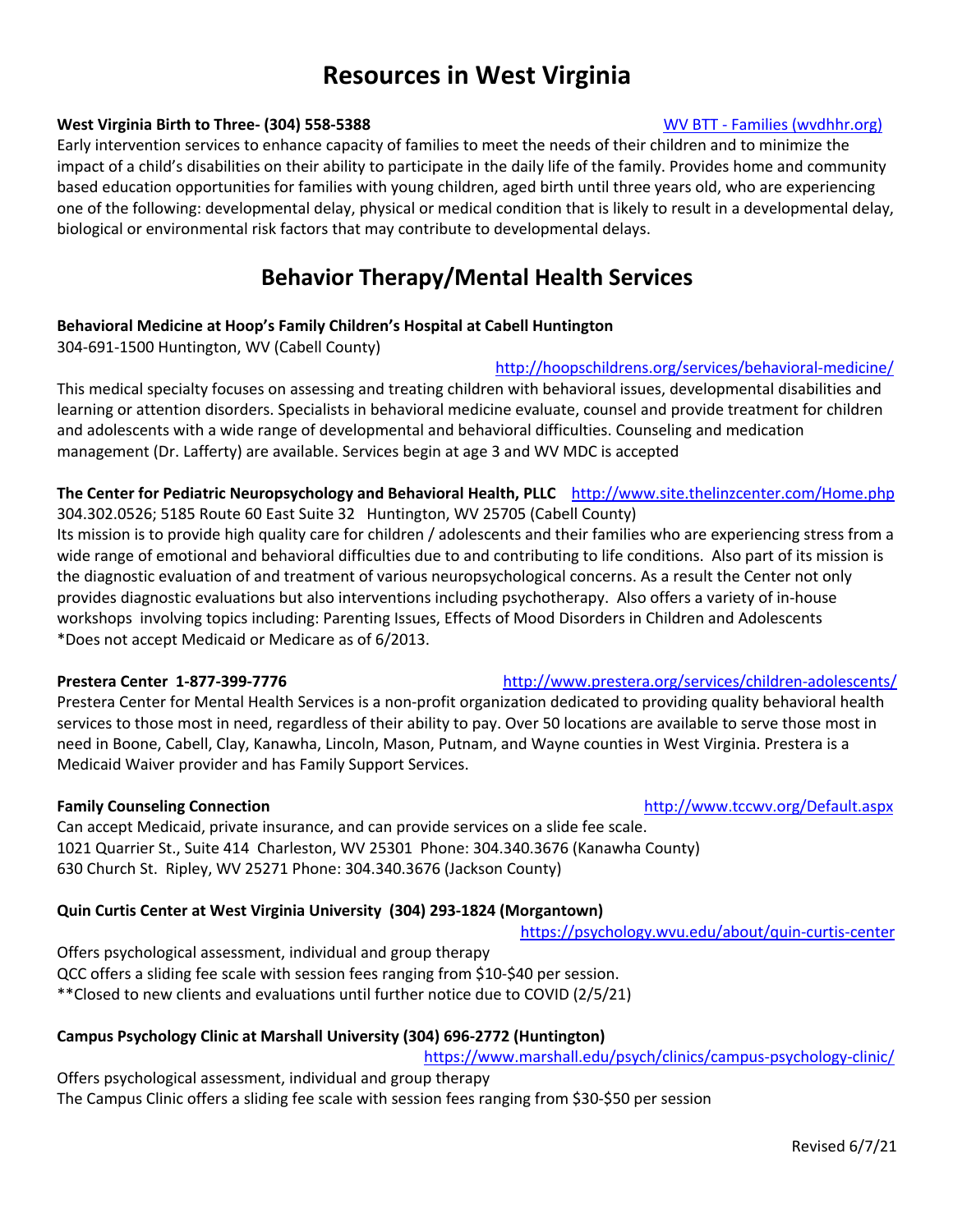### **Wedgewood Family Practice and Psychiatry Associates (304-599-1975) (Morgantown)** http://wedgewood-fp.com/

Offers behavioral/mental health counseling for children, teens and adults. Accepts WV Medicaid

# Associates in Psychology and Therapy 304-302-0526 https://www.wvpsychologist.com/

5187 route 60 East, Suite 32 Huntington, WV 25705 (Cabell County) Parenting Issues & Family Therapy, Child & Adolescent Therapy Accepts WV Medicaid

# **FMRS Health Systems, Children's Behavioral Health** https://www.fmrs.org/childrens-services/

Raleigh office: 101 S. Eisenhower Dr., Beckley, WV 25801 (304-256-7100) Fayette office: 209 West Maple Ave, Fayetteville, WV 25840 (304-572-2100) Provides an array of behavioral health services, including PCIT, Trauma Focused CBT, Children's Mobile Crisis and wraparound services

304-525-3334

Provides many medical services including primary pediatric, family medicine and internal medicine, dentistry, ENT and optometry. Provides behavioral health, school-based mental health and psychology evaluations for ADHD and ASD (this does vary by location). Provides PCIT, DBT, CBT, social skills groups among other programming. Comfortable with working with individuals with ASD and other developmental disabilities and have some staff with experienced training in this area.

Serves children 3-18; accepts Medicaid, most private insurance plans and TriCare. Multipole locations throughout WV (please see website for specific locations)

# **Psychology Evaluation**

# **Klingberg Neurodevelopmental Center- 304-293-7331** Neurodevelopmental Center - WVU Medicine

Offers multi-disciplinary diagnostic evaluations for children displaying difficulties in the areas of development, attention, learning, and sleep. Core team includes a pediatric neurologist, an educational psychologist, social worker, and a parent educator. Most of the children seen through the center are between the ages of one and eleven. Does not offer intensive, ongoing treatment but can make recommendations.

### **The Center for Pediatric Neuropsychology and Behavioral Health, PLLC** http://www.site.thelinzcenter.com/Home.php 304.302.0526; 5185 Route 60 East Suite 32 Huntington, WV 25705 (Cabell County)

Its mission is to provide high quality care for children / adolescents and their families who are experiencing stress from a wide range of emotional and behavioral difficulties due to and contributing to life conditions. Also part of its mission is the diagnostic evaluation of and treatment of various neuropsychological concerns. As a result the Center not only provides diagnostic evaluations but also interventions including psychotherapy. Also offers a variety of in-house workshops involving topics including: Parenting Issues, Effects of Mood Disorders in Children and Adolescents \*Does not accept Medicaid or Medicare as of 6/2013.

# **Quin Curtis Center at West Virginia University (304) 293-1824 (Morgantown)**

 https://psychology.wvu.edu/about/quin-curtis-center Offers psychological assessment, individual and group therapy QCC offers a sliding fee scale with a maximum assessment cost for evaluations of \$400 \*\*Closed to new clients and evaluations until further notice due to COVID (2/5/21)

# **Campus Psychology Clinic at Marshall University (304) 696-2772 (Huntington)**

https://www.marshall.edu/psych/clinics/campus-psychology-clinic/

**Valley Health Systems** https://valleyhealth.org/services/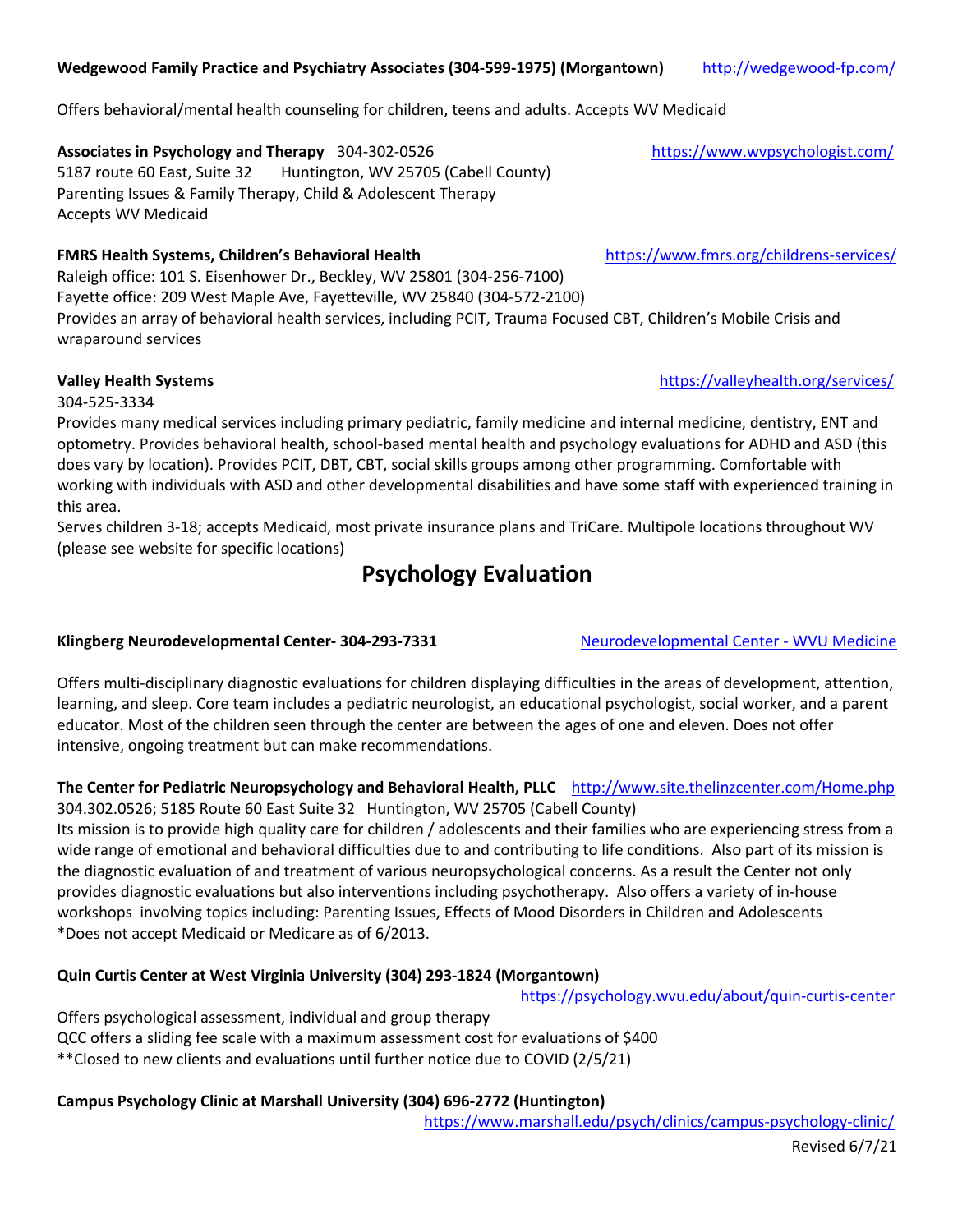### Offers psychological assessment, individual and group therapy The Campus Clinic offers assessment batteries with cost between \$250 and \$350 (sliding scale)

### **Wedgewood Family Practice and Psychiatry Associates (304-599-1975) (Morgantown)**

Offers psychological evaluations for children and teens. Referral is required. Accepts WV Medicaid

### **West Virginia University Health Care (304-598-4214) (Morgantown)**

 http://wvumedicine.org/rni/front-page/patient-care/behavioral-medicine-and-psychiatry/ Offers neuropsychological and psychological evaluations for children (6 and over), teens and adults. \*\*As of 3/16/21 no psychology providers who can perform testing (IQ, adaptive, etc) Accepts WV Medicaid and private insurance plans

### **Neuropsychology Group of West Virginia** (304) 554-0504 http://www.ngwv.net/

9000 Combs Farm Dr., Suite 202 Morgantown, WV 26508

Provides neuropsychology evaluations and accepts private insurance and some WV Medicaid plans (traditional Medicaid and Aenta Better Health of WV).

\*\*\*Medicaid clients are on a waiting list, as they are full through June 2021 and unsure if they will have a Medicaid provider beginning 7/1/21

## Associates in Psychology and Therapy 304-302-0526 https://www.wvpsychologist.com/

5187 route 60 East, Suite 32 Huntington, WV 25705 (Cabell County) Psychology evaluations, autism evaluations, ADHD evaluations, educational assessments Accepts WV Medicaid

304-525-3334 Psychology evaluations for ADHD and ASD (availability varies by location). Serves children 3-18; accepts Medicaid, most private insurance plans and TriCare. Multipole locations throughout WV (please see website for specific locations)

# **OT/PT/Speech Therapy**

## **St. Mary's Medical Center** (304) 526-1333 Huntington, WV |

 Rehabilitation & Physical Therapy - St. Mary's Medical Center (st-marys.org) Physical Therapy, Occupational Therapy, Speech Therapy.

## **Developmental Therapy Center, Developmental Therapy Center Corp** https://dtchuntington.org/

803 7th Ave Huntington, WV 25701 (Cabell County) (304) 523-1164

The mission of the Developmental Therapy Center (DTC) is to enhance the quality of life for children and adults with disabilities in our community regardless of age, income, or geographic location. We accomplish our mission by providing access to occupational, physical, speech-language therapy, and special instruction services so that our patients can maximize their daily living skills and, ultimately, reach their fullest potential

(304)420-1366 in Vienna, WV 26105 OT, PT, speech Email sent 2/5/21

**Encompass Health** https://encompasshealth.com/parkersburgrehab

**Valley Health Systems** https://valleyhealth.org/services/

http://wedgewood-fp.com/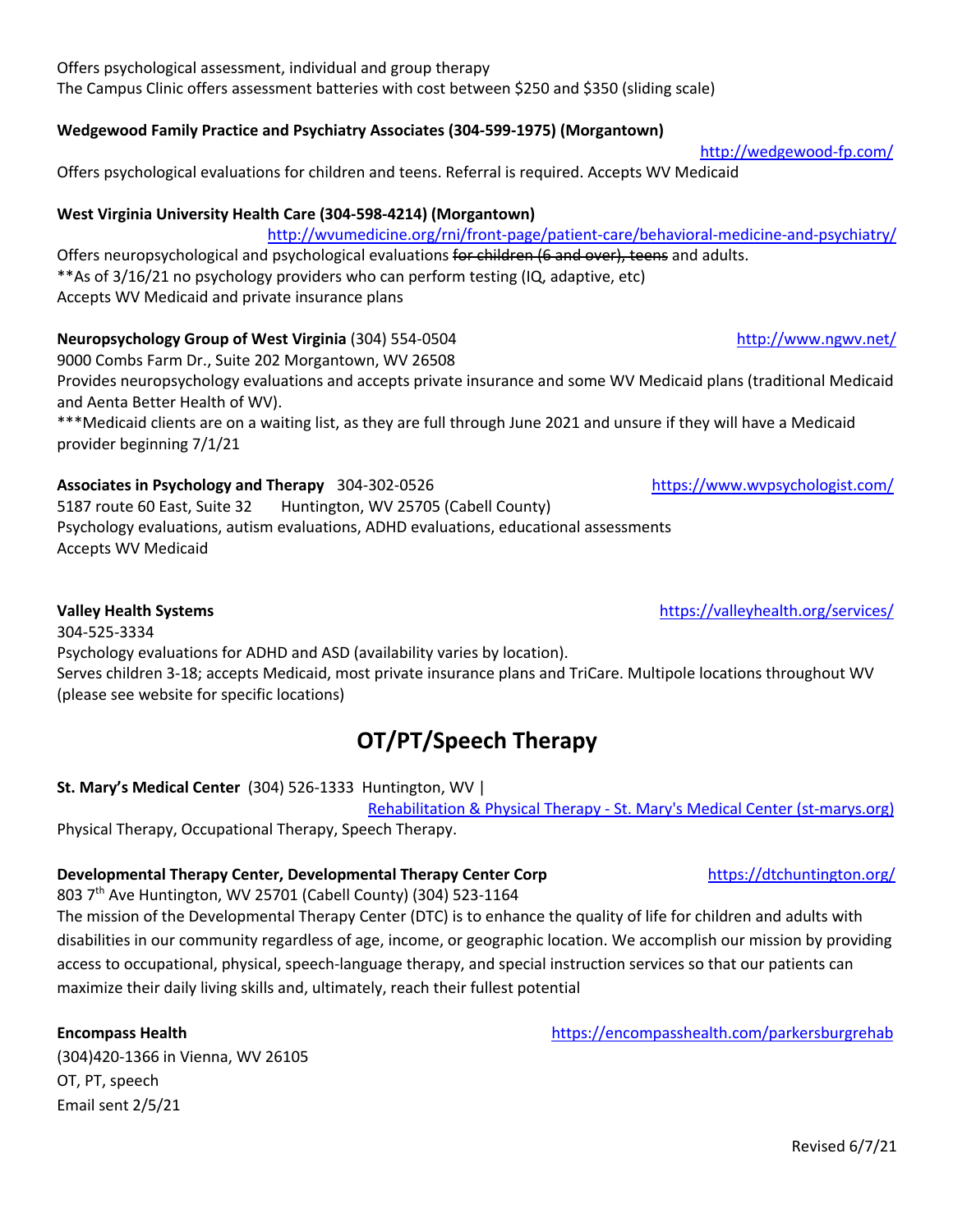# **Milestones Physical Therapy** (304) 760-6300 https://www.facebook.com/MilestonesPT/

179 Station Place Way, Hurricane, WV 25526 and an office in Huntington, WV Offers Speech, Physical, Occupational Therapy (0-21) and can work in the school. Provides Developmental Therapy (provide early intervention services both in the child's natural environment (home, school, or community settings) and in the clinic). Has early intervention coordinators and case managers. Has summer handwriting camps. Takes WV Medicaid

### **Pediatric Rehab Services at Cabell Huntington** (304) 399-6511

 http://cabellhuntington.org/services/rehabilitation-services/pediatric-rehabilitation-services/ OT, PT and speech provided at Cabell Huntington Hospital in Huntington

**Speech and Hearing Center at Marshall University** https://www.marshall.edu/mu-speech-and-hearing-center/ (304) 696-3641 Located at Marshall University College of Health Professions (Huntington) Clinical programs available for children, teens and adults

(304) 342-9515; 113 Lakeview Dr Charleston, WV 25313 Provides OT, PT, Speech, music therapy, autism socialization program and Discovery Club

### **LinguaCare Associates** (304-542-3544) **http://www.linguacare.com/**

120 Hanworth Ln, Daniels WV Provides pediatric speech and feeding therapy

# **Wavier/Funding**

### **Intellectual/Developmental Disability Waiver**

https://dhhr.wv.gov/bms/BMSPUB/Documents/IDDWaiver%20Brochure-jh.pd**f**

Federal/State funded program designed to deliver services to individuals with intellectual disabilities or related developmental disabilities in their homes and communities, to individuals ages 3 and older. Program "waives" household income and looks at the individual's income to qualify for Medicaid and related services. You can receive an application packet from one of the following locations: Local behavioral health center, county DHHR Office, APS Healthcare. The application is completed and submitted to APS Healthcare and assistance with completing the application should be available at these sites. For more information: APS Healthcare—I/DD Waiver Program 100 Capitol Street, STE 6000, Charleston WV, 25301 866-385-8920 wviddwaiver@apshealthcare.com Additional details on the waiver: http://pcasolutions.com/wp-content/uploads/2017/06/bms-manual-Chapter\_526\_CDCSP-2015.pdf

### **Family Support Service Program**

http://dhhr.wv.gov/bhhf/Sections/programs/ProgramsPartnerships/IDD/Documents/Family%20Community%20Support /FCSP%20Application%20Updated%205-28-15.pdf

Statewide service to assist families in accessing childcare, home modifications, transportation, and other needed supports and services. The funding source is available through your local behavioral health center. An application can be obtained by calling your service coordinator/case manager or Family Support Coordinator of your behavioral health center. Funding is based on need and is mainly used for respite care.

### **Children with Disabilities Community Services Program (CDCSP):**

### http://pcasolutions.com/cdcsp/

The CDCSP (Federal Title "Disabled Child In-Home Care Program" otherwise known as The Katie Beckett Waiver) allows children who require a nursing level of care, acute care hospital level of care or an intermediate care facility for individuals with intellectual disability level of care to receive a West Virginia Medicaid card so as to receive needed services in their homes rather than in an institutional setting. These are typically children who have been denied SSI

**Children's Therapy Clinic** https://www.childrenstherapyclinic.com/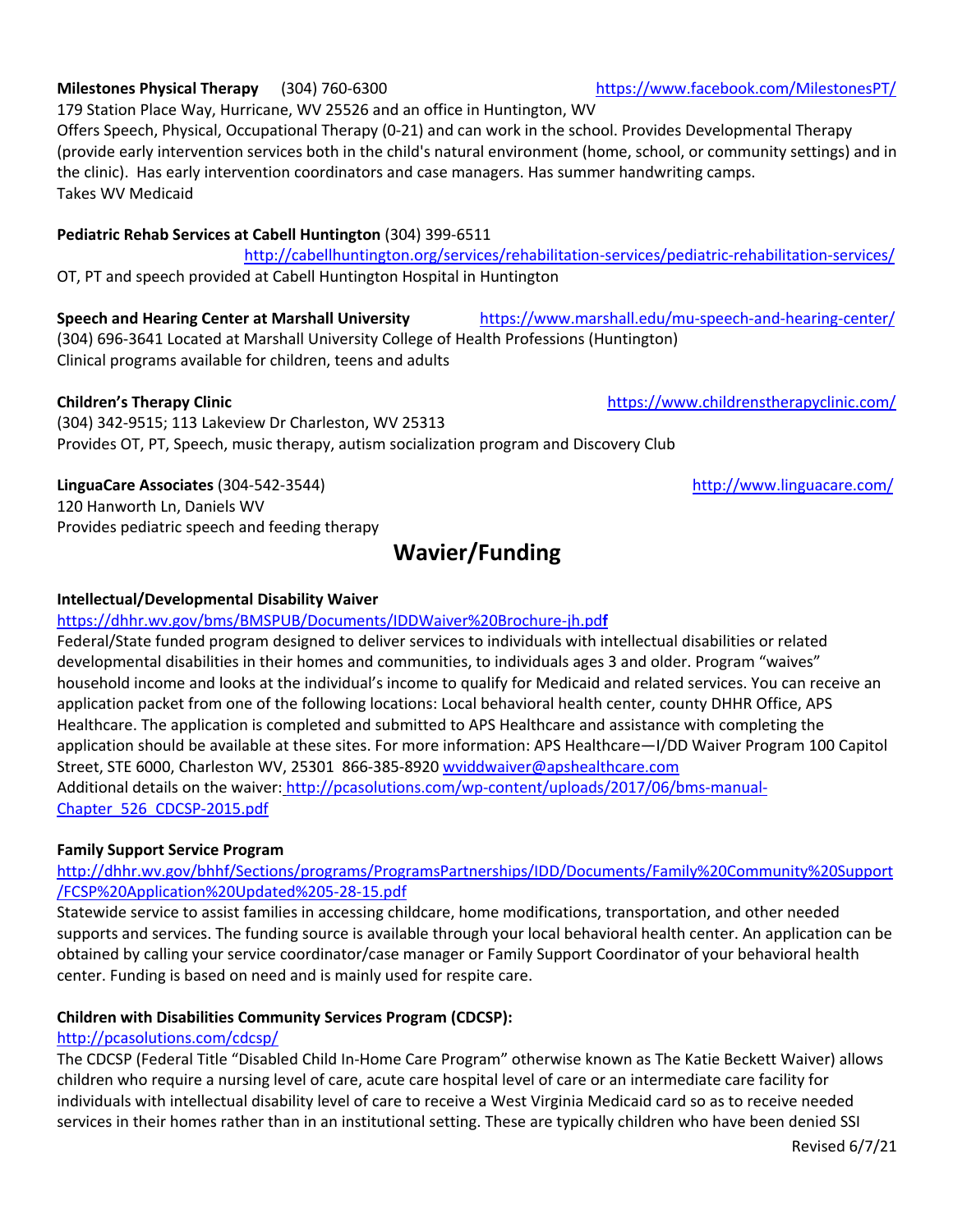### because their parents' income and assets exceed allowable limits. For CDCSP, only the child's income and assets are considered, providing all other eligibility criteria are met.

CDCSP Financial Limitations: https://dhhr.wv.gov/bms/Programs/CDCSP/Pages/default.aspx CDCSP Application: http://pcasolutions.com/wp-content/uploads/2017/06/CDCSP-Application.pdf

# **Advocacy/Supports**

## **Legal Aid of West Virginia: The Family Advocacy, Support and Training (FAST) program:**

1-866-255-4370 http://www.lawv.net/About-Us/Programs/Behavioral-Health-Advocacy FAST is a statewide parent and youth network that engages families in the planning, management and evaluation of their child's mental health treatment and service needs.

Eligible children must meet the following criteria:

- Be 5-18 years of age, or transition to adulthood (up to age 22);
- The child's legal guardian must participate
- The must have a primary mental health emotional and/or behavioral diagnosis and at least one of the following
	- o Child's level of disability requires services from at least 2 or more systems, one being mental health;
	- o AND/OR child has received mental health and/or behavioral health services for at least a year, or services are expected to last for more than a year

### **Disability Rights of West Virginia** https://www.drofwv.org/

### (800) 950-5250; 1207 Quarrier St Ste 400 Charleston, WV 25301

An agency dedicated to protecting and advocating for the legal rights of West Virginians with disabilities. Designated as West Virginia's Protection and Advocacy System (P&A). Help People with Disabilities by: Giving Information & Providing Referrals, Investigating Abuse & Neglect, Providing Direct Advocacy, Providing Training on Self-Advocacy, Providing Legal Representation, & Engaging in Systemic Advocacy & Litigation.

### **The Arc of West Virginia** (304) 422-3151 **http://thearcofwv.org/** http://thearcofwv.org/

## 912 Market Street Parkersburg, WV 26101-4737 (Wood County)

Information and referral services; Individual advocacy to address education, employment, health care and other concerns; Self-advocacy initiatives; Residential support; Family support; Employment programs; and Leisure and recreational programs

### **West Virginia Parent Training & Information** (304) 472-5697 **PTI PTI (WVPTI (WVPTI (wvpti-inc.org)**

99 Edmiston Way, Buckhannon, WV 26201 (serves the entire state)

Organization present in every state that is committed to improving the lives and education of ALL children. Serves children and parents from birth to age 26 with special needs.

## **Center for Excellence In Disabilities (West Virginia University)** (satellite offices throughout the state)

(888) 829-9426 (Monongalia County) Morgantown, WV http://cedwvu.org/ Positive Behavior Support Project, Training and Resources for Autism Insurance Navigation in WV Project, Parent Network Specialists Project (provide one on one information and referral services), WV Assistive Technology Clinic, Intensive Autism Service Clinic, Early Childhood Learning Lending Library (800-642-9704)

**Feeding and Swallowing Clinic**: 304-293-4692 for an appointment http://cedwvu.org/feeding-swallowing-clinic/ Interdisciplinary assessments of infants, children, and adolescents who have feeding, eating, or swallowing problems. Assessments from a team of professionals in the areas of nutrition, occupational therapy, behavioral psychology, speech-language pathology, and social work.

**Intensive Autism Service Clinic** 888-829-9426 http://clinics.cedwvu.org/autism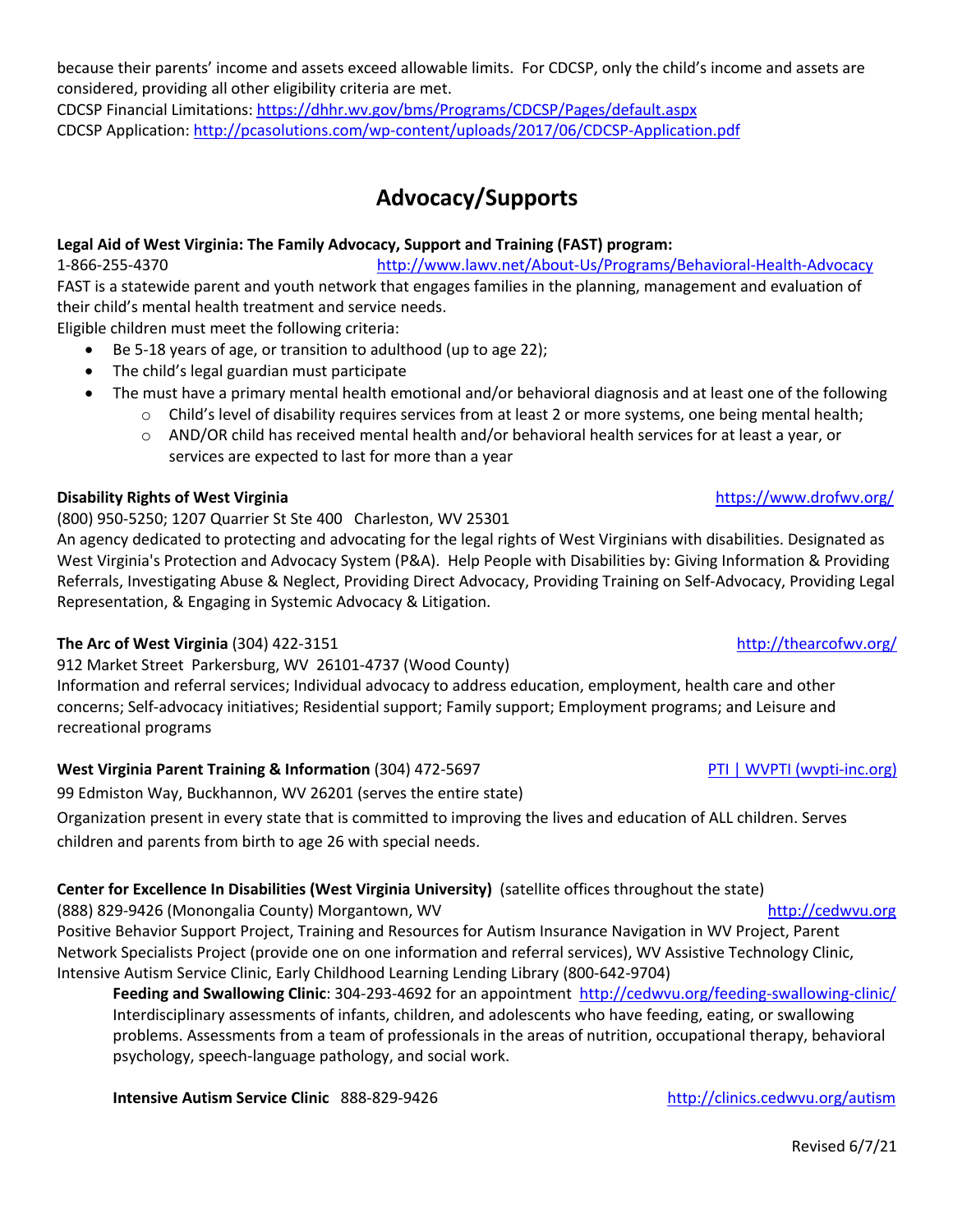### Provides one-to-one behavioral services to a limited number of children ages 2-6 who have been diagnosed with autism. Receive between 7-35 hours a week. Services are free.

## **Family to Family** 304-205-6434www.f32f.cedwvu.org

Obtain support and information about advocating for services and working collaboratively with professionals. Email: F2FHIC@hsc.wvu.edu

**Family Parent Network Specialists** http://f2f.cedwvu.org/family-parent-network-specialists/

Parents of children with special needs who uniquely skilled to help mentor families because they have navigated the systems themselves. Facilitator online support groups.

# **Parent Educator Resource Centers (WV Dept of Education**): 304-558-2696 https://wvde.us/

Parents and educators work as a team to provide positive collaborative relationship in school districts.

## **Division of Rehabilitation in West Virginia** www.wvdrs.org

State agency that serves individuals with disabilities and aims to empower individuals with disabilities to work and to live independently. Vocational rehabilitation program helps people with disabilities get or keep a job. For those unable to work, the Disability Determination Section determines eligibility for Social Security benefits.

## **West Virginia Developmental Disabilities Council**: https://ddc.wv.gov/about/Pages/default.aspx

(304-558-0416) Statewide program for citizens with DD ensuring services, supports and other forms of assistance are available to exercise self-determination.

Resources for Children: https://ddc.wv.gov/resources/pages/forchildrenwithdevelopmentaldisabilities.aspx Resources for adults: https://ddc.wv.gov/resources/Pages/ForAdultswithDevelopmentalDisabilities.aspx

## **Council of Parent Attorneys and Advocates (COPAA)** www.copaa.org

COPAA's mission is to protect and enforce the legal and civil rights of students with disabilities and their families. This may be able to help families find and hire an attorney, if you feel your needs at this level.

**Autism Society of West Virginia:** Providing information, supporting research, and advocating for programs and services to enhance the lives of West Virginians living on the autism spectrum. Autism Society of West Virginia | The Arc's Autism Now Center

**Autism Society River City** About Us (autismsocietyrivercities.com) Serving: Cabell, Wayne, Putnam, Ashland KY, Proctorville OH

## **Mountaineer Autism Project** 304-602-4627 www.mountaineerautismproject.org

5333 Country Club Dr, Huntington, WV 25705 Email: MAPWVautism@gmail.com

A non-profit organization of WV parents and professionals whose goal is to support best practices while making positive changes in the state. Provides parents and caregivers with information on resources and services.

# **Autism Services/ABA Providers**

304-525-8014 929 4<sup>th</sup> Avenue, Huntington, WV (Cabell County) For residents of Cabell, Wayne, Mason, and Lincoln Counties. Provides: Service Coordination, Residential Habilitation, Day Habilitation, Prevocational Training, Supported Employment , Respite Care, Adult Companion Services, Therapeutic Consultants, Nursing Services, Family Support, Applied Behavioral Analysis (ABA).

\*Call to find out more information about billing/insurance coverage.

## **Autism Services Center** www.Autismservicescenter.org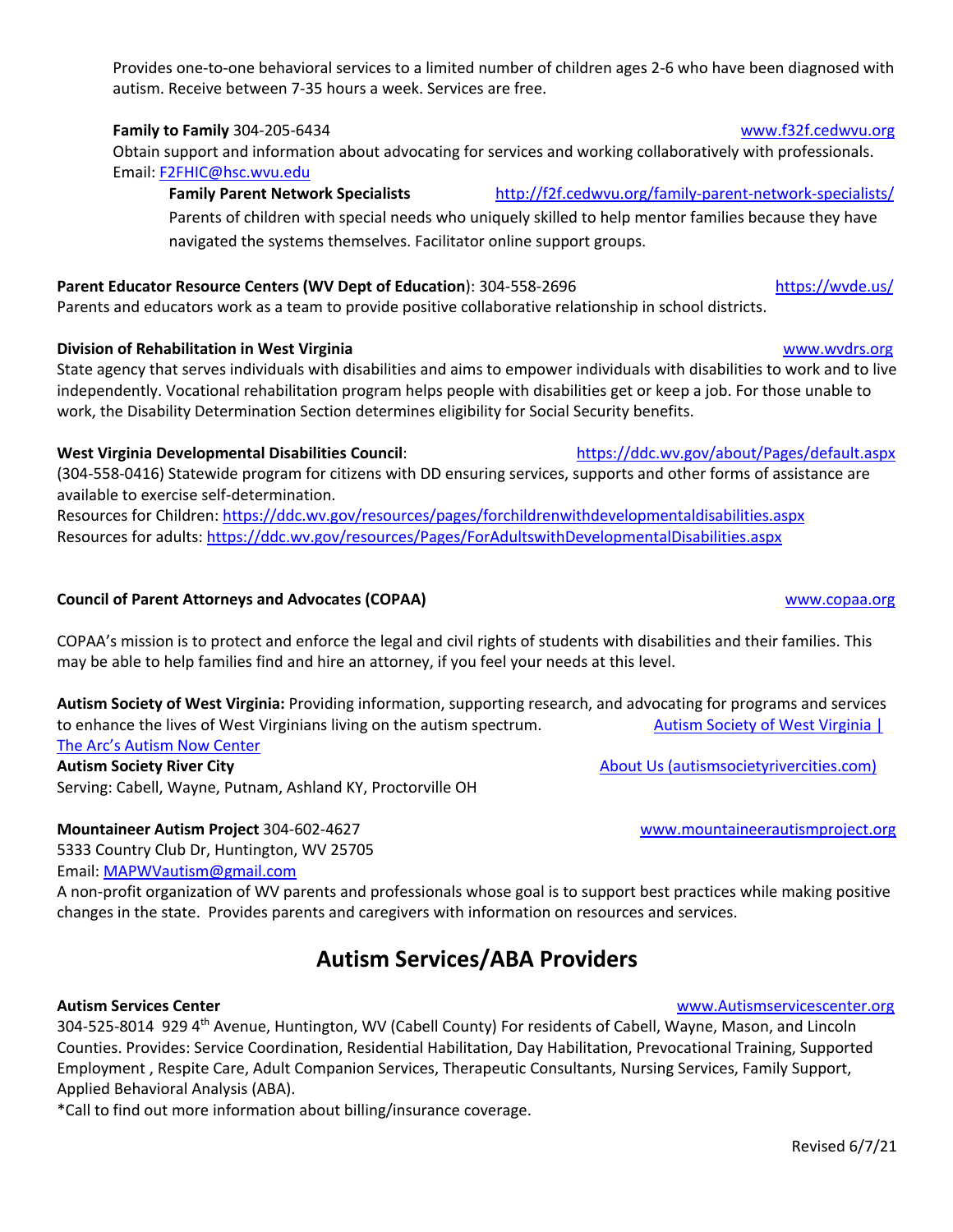### Autism Training Center (Marshall University) 1-800-344-5115 http://www.marshall.edu/atc

Free services to children with ASD in the state of WV. There may be wait times for some services, but some supports can be available immediately. Access to 18 education specialists across the state who can help with educational concerns at no cost.

Old Main 316 Huntington, WV 25755 (Cabell County) Satellite location in Fairmont (Marian County)

Provides training, information and support to West Virginians with autism, their families, educators, and other persons. Provides Autism Training Workshops, Family Focus Positive Behavior Supports, Family Coaching by Phone, a Lending Library, and more. Can also contact: Angela Bryson/Intake & Family Resource Coordinator Autism Training Center (1-800-950-5250).

**WV Autism Resource Guide:** https://www.marshall.edu/atc/registered-families/resource-directory/ \*\*\*2/5/21 directory doesn't appear to exist any longer

### **Augusta Levy Learning Center** (304) 242-6722 **https://www.augustalevy.org/** https://www.augustalevy.org/

P.O. Box 6711 99 N. Main Street Wheeling, WV 26003 (Ohio County) Non-public school for children with autism. Students receive 30 hrs. a week of 1:1, intensive ABA, with Lovaas Institute as program consultants.

### **Above and Beyond: ABA Therapy for Autism and More** https://www.facebook.com/AboveandBeyondWV

(304) 972-7628 ; 716 Pine Hill Estates Rd. Kenova, WV

3554 Teays Valley Rd.Suite 102 Hurricane, WV 25526 (Putnam County)

Provides behavioral treatment programs for children and families with autism and related disorders: Intense 1:1 Teaching & Social Skills Training, In-home Programs, School System Consultation and Training, Functional Behavior Assessments, and more. Only accepts new clients under the age of 6. Not able to bill Medicaid. The Precision Learning Program is not covered by insurance.

### **Diversified Assessment and Therapy Diversified Assessment & Therapy Services (datswv.com)**

Home and School based ABA therapy services. Collaborates with other team members as well. Also can offer speech and language therapy and occupational therapy at Huntington Clinic.

Offices vary at different locations, please call for details: Kenova, Huntington, Teays Clinic.

Some services are dependent on Medicaid waivers.

Funding for ABA: WV CHIP, private insurance, private pay, Medicaid MCOs, traditional Medicaid

# **Safety Resources**

**Autism Emergency Information Kit** from Autism Preparedness for EMS Professionals www.autismems.net Website and free web resources that help collect information from persons with autism or their family to help gather information in the event the individual becomes ill, injured, or wanders away.

**Project Lifesaver Search** and rescue program specifically designed for "At Risk" individuals who are prone to wandering. Enrolled individuals wear a small personal transmitter around the wrist or ankle that emits a tracking signal. In North Central West Virginia, The Corridor Chapter provides funding for people with autism who need a bracelet in the counties of Monongalia, Marion, Harrison, Taylor, Doddridge, and Lewis. Contact person: Peggy Hovatter, hovatter@marshall.edu

# **Developmental Pediatrics**

**Bright Futures** (304) 397-6909 **http://www.brightfuturesaba.com/**